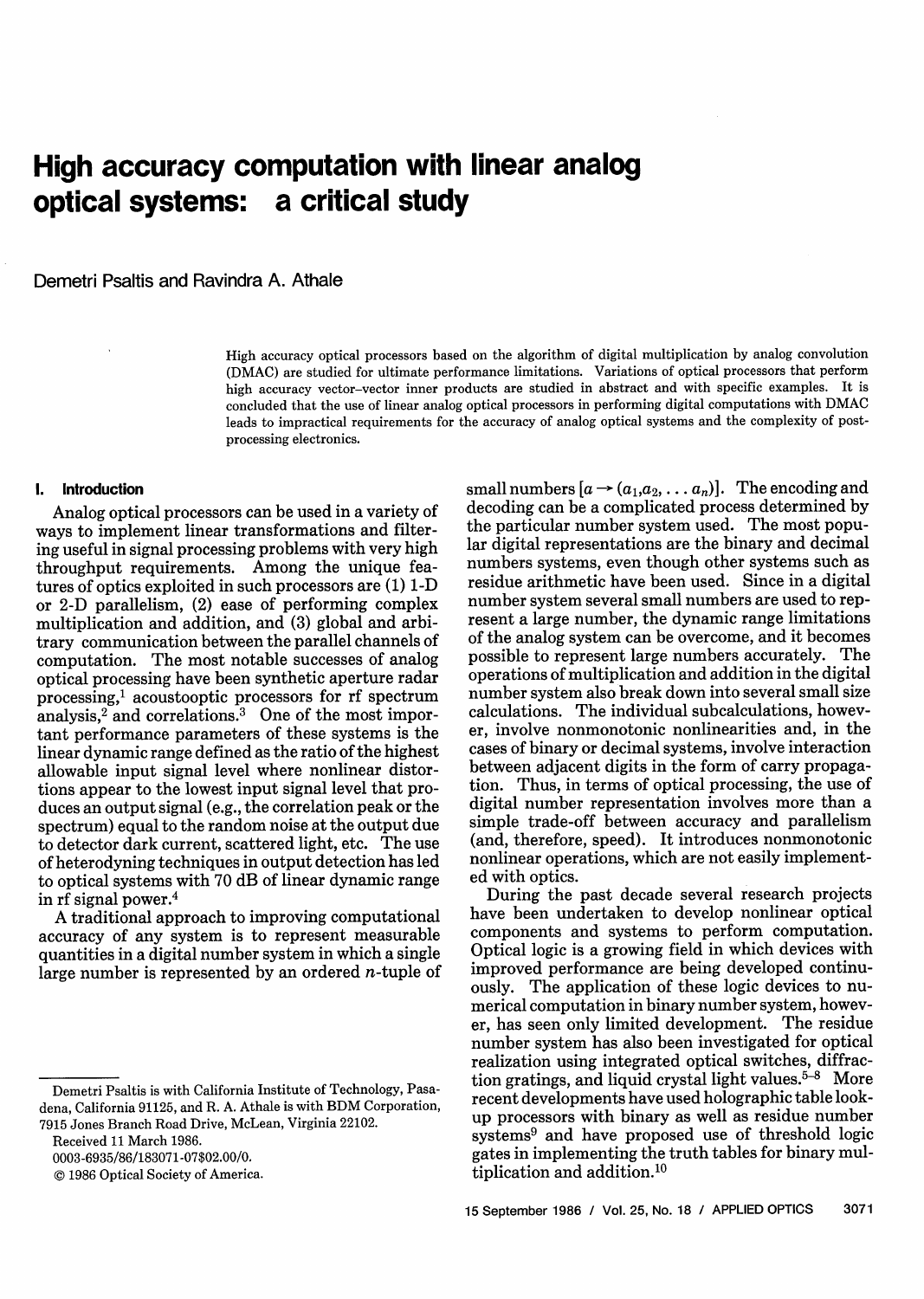When and if numerical optical processors that utilize nonlinear optical devices will be practically useful in the near future is a very important question, which is not addressed in this paper. Instead we will investigate another approach in which linear analog optical systems are used to perform partial calculations and produce an intermediate result that can be converted nonmonotonic nonlinear operations. This approach has a long history, and the first reference to these techniques is found in the ancient Indian scriptures of the Vedas  $(\sim 2000$  years old) as a shortcut to large number multiplications.<sup>11</sup> In more recent times, Schwartzlander suggested it to the electronics community as a "quasi serial multiplier," 12 and Whitehouse and Speiser<sup>13</sup> introduced it to the optical signal processing community under the name of "digital multiplication by analog convolution" or DMAC for short.<sup>13</sup><br>The first optical implementation was carried out by Psaltis *et al.*,<sup>14</sup> and schemes to incorporate it in optical linear algebra processors were forwarded by Guilfoyle<sup>15</sup> and Collins *et al.*<sup>16</sup> In the last four years numerous modifications to the basic idea have been suggested with different predicted performances.<sup>17-22</sup> In this paper we will examine in detail the trade-offs involved in performing the digital calculations by lineral trade-off analysis for a generic system. Section III contains several specific examples of high accuracy optical processors with a common technology substrate and a common throughput performance to facilitate the extraction of basic limitations that cannot be changed by architectural ingenuity. Section IV details the conclusions of this study and makes some recommendations.

## **II. General Trade-Offs**

We will consider the trade-offs associated with a generic system designed to perform linear operations on binary formatted data. The binary encoding of data has three immediate consequences. The first is<br>an increase in the number of elementary operations that need to be performed compared to an analog implementation. Each sample is represented by several bits, and we normally need to operate on each bit several times to perform the desired calculation.<br>Thus, given the same system resources (space-bandwidth product, temporal bandwidth, and dynamic range), we end up performing fewer multiplications and additions per second with the binary encoded data and compared to the analog encoding. This loss in processing speed is generally acceptable if it can be traded off for improved accuracy. The work in applying the digital multiplication by analog convolution (DMAG) algorithm to optical linear algebra processors

Unfortunately, the decrease in computational throughput is not the only consequence of the binary encoding of data. Even though the requirement of performing nonmonotonic nonlinear operations and propagating carries can be postponed by using the

DMAC algorithm, it cannot be avoided entirely. This task falls to the electronic postprocessor that has to handle the signals coming out of the optical detector array and convert them into standard binary number. requirements and complexity of the postprocessing electronics for proper evaluation of the possible com-

parative advantages of the optical processor.<br>A third factor to be considered is the performance required of the linear analog optical processor. Although the input data are encoded in binary, the absence of quantizing and standardizing procedures within the optical system implies that the optical signals at the output will have multiple levels. The num-<br>ber of levels that need to be resolved with low probability of error will be governed by the number bits used in<br>the binary representation and the number of parallel multiplications carried out by the optical processor. Since these two quantities also determine the throughput and accuracy of the processor, the dynamic range and accuracy of the analog optical processor play a crucial role in determining the ultimate performance.

#### A. Description of a Generic System

We will first examine the DMAC algorithm in detail.<br>Let f and g be two integers and  $f_i$  and  $g_i$  be the binary strings that represent the two numbers in a binary number system. Therefore,

$$
f = \sum_{i=0}^{L-1} f_i 2^i; \quad g = \sum_{i=0}^{L-1} g_i 2^i.
$$
 (1)

If the product of the two numbers is denoted by *h,*

$$
h = f \cdot g = \sum_{i=0}^{(2L-2)} 2^i \sum_{j=0}^{(L-1)} (f_j g_{i-j}).
$$
 (2)

This simple relationship provides us with the DMAC algorithm for multiplying two binary numbers using a linear optical system. The two binary strings are convolved with each other, and the final answer is obtained by weighting each term of the convolution with an exponential factor  $(2<sup>i</sup>)$  and summing over all terms.<br>We normally perform the convolution using an analog optical system to obtain the coefficients of expansion and skip direct evaluation of the summation over  $i$  in Eq. (2) to avoid the explosion in dynamic range that results from the exponential weights. We are thus evaluating the nonbinary string  $h_i$  which represents the integer  $h$ .

$$
h_i = \sum_{j=0}^{L-1} f_j g_{i-j}.
$$
 (3)

The analog string can be converted into a standard binary string by using an analog-to-digital (A-D) converter and then performing binary addition with appropriate shifts of the binary strings corresponding to *hi.* The block diagram of the system performing this operation is shown in Fig. 1.

This idea can be generalized to allow implementation of any linear transformation where the basic arithmetic operation involved is a sum of products. The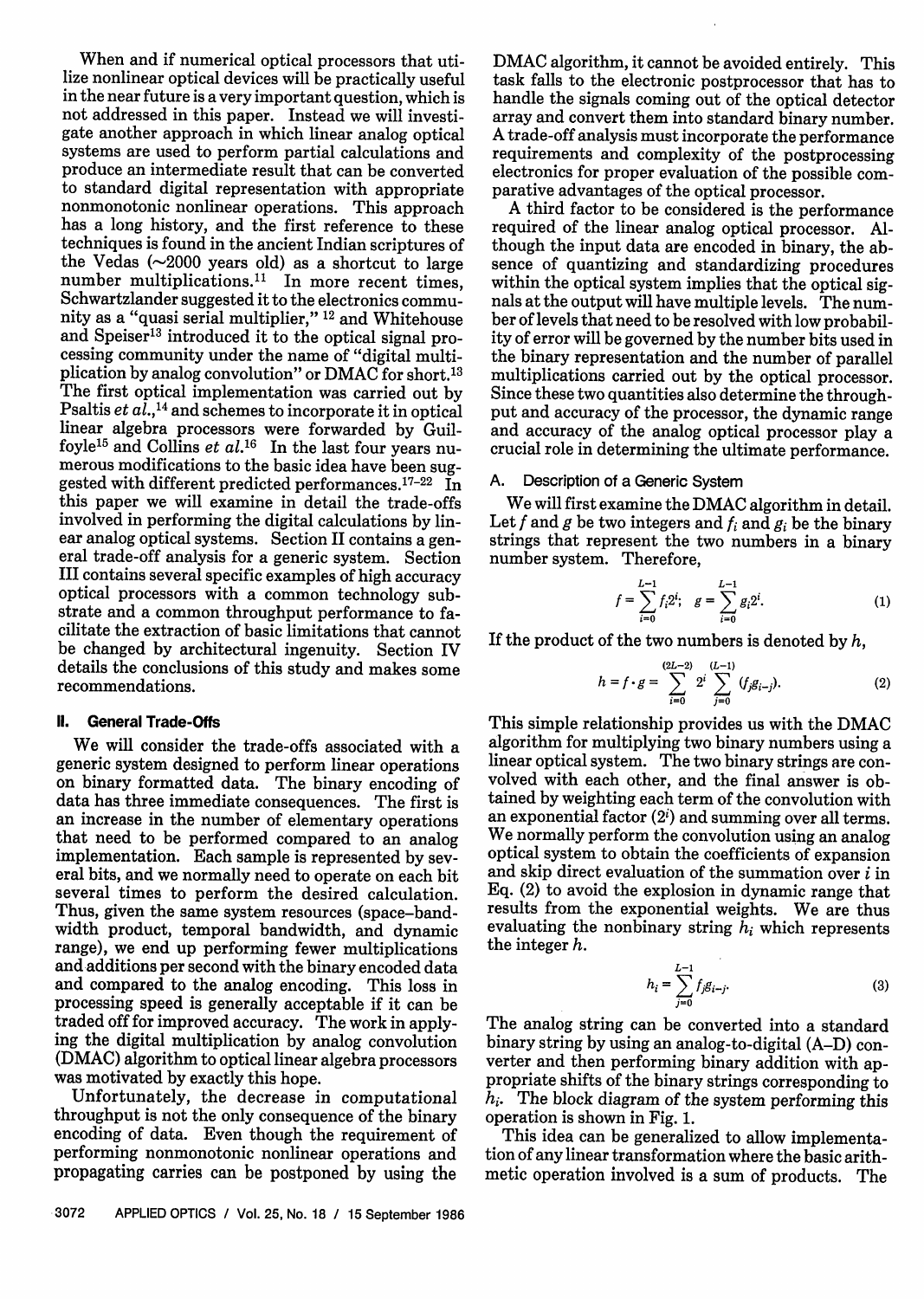

Fig. 1. Block diagram of the DMAC multiples.

sum of two binary encoded numbers can be obtained by simply adding without carries the equivalent bits pairwise with an analog processor and then performing the operation of A-D conversion and binary addition with shifts that we described in connection with the multiplication. Now we can merge these techniques of digital multiplication and digital addition by linear analog optical systems combined with a digital electronic postprocessor and perform the canonical operation of an inner product between two n-element column vectors f and g. The elements of the vector are represented by binary strings. Therefore,  $f_{i,k}$  and  $g_{i,k}$ correspond to the ith bits of the kth elements of vectors f and g, respectively. The inner product between f and g is a scalar *h* given by

$$
h = \mathbf{f}^T \mathbf{g} = \sum_{k=1}^N f_k g_k
$$
  
= 
$$
\sum_{k=1}^N \sum_{i=0}^{(2L-2)} 2^i \sum_{j=0}^{L-1} f_{j,k} g_{(i-j),k}.
$$
 (4)

This equation can be rewritten by rearranging the order in which the three summations are performed:

$$
h = \sum_{i=0}^{2L-2} 2^i \left\{ \sum_{k=1}^N \sum_{j=0}^{L-1} f_{j,k} g_{(i-j),k} \right\}.
$$
 (5)

The term in the bracket is 2-D linear operation that is implemented with an analog optical processor, and the result is then digitized using the sequence of operations described earlier to produce the binary string representing *h* while avoiding the explicit evaluation of the exponential weights. Again the decomposition suggested here is not unique. One could choose to add fewer bits optically by digitizing after only one of the summations or partial sums is performed. As we will see shortly, the number of bits that are accumulated to form each output sample is a crucial parameter that directly affects the accuracy of the processor.

A schematic diagram of a generalized optical processor that performs linear operations using the DMAC algorithm is shown in Fig. 2. The system has *N,* parallel spatial channels at the input, and each channel accepts binary bits at a rate  $B_1$ . Each channel may accept bits every clock cycle from a separate external information source or from the adjacent channel. The information in each channel is multiplied by *M* separate bits in the optical processor. We call *M* the fanout factor since it is generally equal to the number of output channels that are illuminated by light emitted from each input channel. The system has  $N_2$  parallel output channels each having temporal bandwidth  $B_2$ . The binary products that are optically formed are



Fig. 2. Schematic diagram of a generalized optical processor.

accumulated (added) at the output plane through either spatial or temporal integration to form a linear transformation of the binary input data. If  $N_1M > N_2$ , the system performs spatial integration since multiple bit products are detected at the same spatial location. If  $B_1 > B_2$ , the system is time integrating. Both conditions can hold simultaneously, in which case the linear transformation is performed through a combination of temporal and spatial integrations. The signal detected at each output channel is electronically converted to the binary representation by the A-D converter and a shift-and-add circuit.

Having defined these parameters we can characterize the performance of any specific architecture without further knowledge of the details of the implementation. Thus we will be able to derive some guidelines that are generally applicable. The number of bit multiplications that the processor performs per unit time is equal to  $N_1B_1M$ . The number of bit multiplications that are required to realize one multiplication between two integers with DMAC is *aL2,* where a is a constant between 1 and 4, depending on the efficiency of the specific implementation, and  $L$  is the number of bits that are used to represent each number. The processing power  $P$  of the overall system is

$$
P = N_1 B_1 M / aL^2
$$
 multiplications/s. (3)

Clearly,  $P$  is a number we wish to maximize. Also note that Eq. (3) demonstrates the trade-off between accuracy and processing speed referred to earlier. The number of analog-to-digital conversions that need to be performed per unit time is

$$
C = N_2 B_2 \text{ A-D conversions/s.}
$$
 (4)

Again it is clear that  $C$  is a number we wish to minimize to keep the complexity of the electronics at a minimum. Unfortunately,  $P$  and  $C$  cannot be independently chosen. To appreciate this fact, we define the ratio

$$
R = P/C = \left(\frac{N_1 B_1 M}{N_2 B_2 a L^2}\right)
$$
multiplications/A–D conversion.

The ratio  $R$  increases monotonically as either  $P$  increases or C decreases. Therefore, we want to make *R* as large as possible. *R* provides a direct comparative estimate of the optical implementation vs an all electronic implementation. If, for example, *R* were equal to one, only one binary multiplication is being performed by the optical system per A-D conversion. Since it is about equally difficult to perform multipli-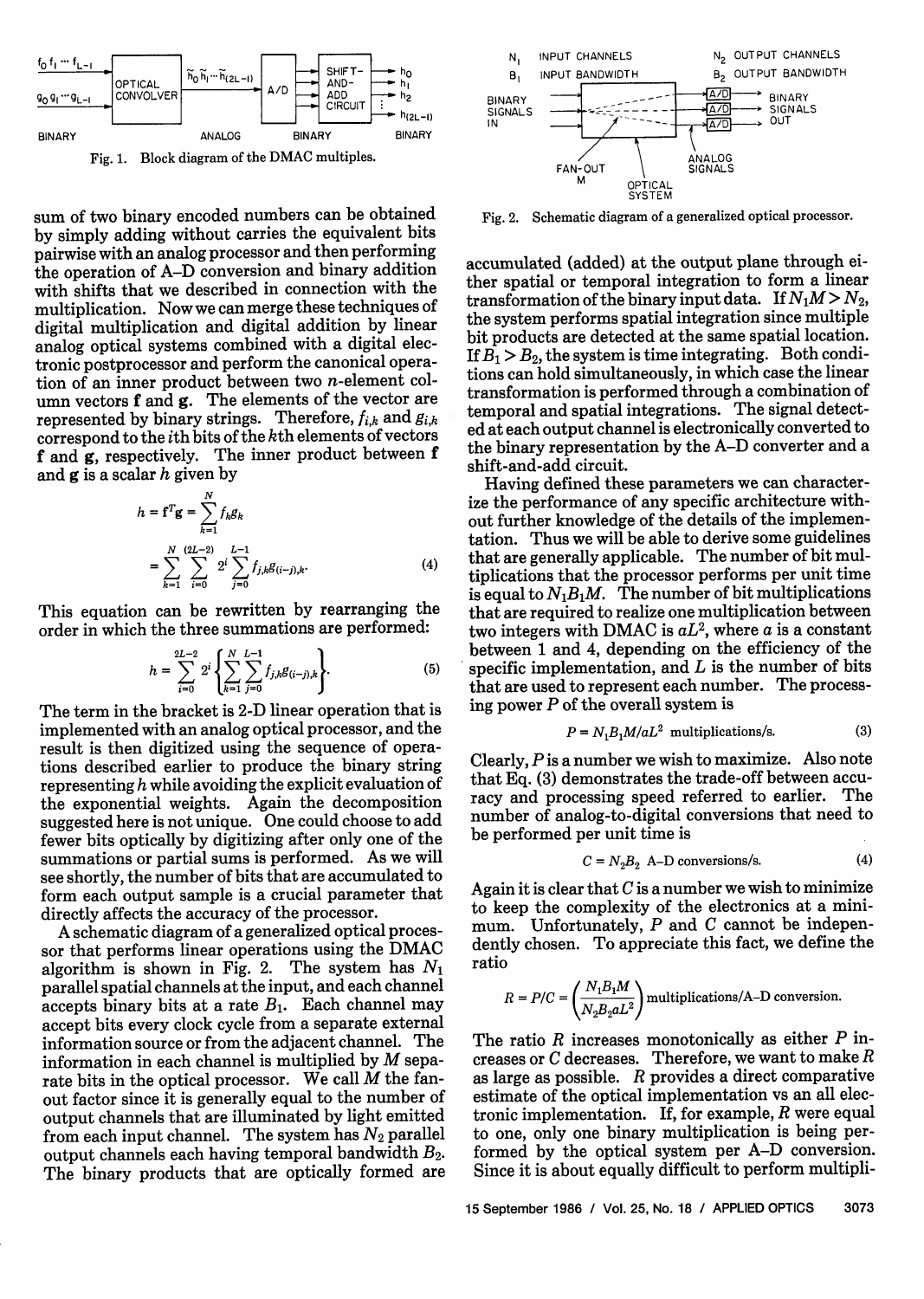| Table I. Design Parameter Common to all Architectures |
|-------------------------------------------------------|
|                                                       |

| Vector/matrix dimensions     | $N = 32$              |
|------------------------------|-----------------------|
| Input accuracy               | $M = 16$ bits         |
| Input accuracy (per element) | $B = 50$ Mbits/s      |
| Overall throughput           | $C = 50 \text{ MOPS}$ |
| Output accuracy              | $21-22$ bits          |

cations and A-D conversions electronically, this would in this case. To determine the maximum value for  $R$ we consider the characteristics of the output stage of the processor. The number of bits that are being generated per unit time within the optical processor is equal to  $(N_1B_1M)$ . The number of samples that are being transferred out of the optical processor per unit time is  $N_2B_2$  (= C). The ratio  $(N_1B_1M)/(N_2B_2)$  is, therefore, equal to the maximum number of bits that are accumulated (through either spatial or temporal integration) to form each output sample. Therefore, this ratio cannot exceed the accuracy of the system *DR2,* which is defined as the number of distinguishable signal levels that can be produced reliably by the detector and A-D converter. This gives us a very simple upper bound for *R:*

$$
R < DR_2/aL^2. \tag{6}
$$

For example, if  $L = 10$  and  $a = 1$ , we require the number of distinguishable levels at the output to be at least 100 for  $R$  to be equal to 1. It is important to note that the output levels must be sufficiently well defined so that the A-D converter can detect all of them with very low probability of error.  $DR<sub>2</sub>$  is much smaller than what is conventionally called the detector dynamic range. We estimate that it would require very sophisticated engineering to obtain  $DR_2 = 100$ , and it does not appear that  $DR_2 = 1000$  is practically feasible in the foreseeable future.

The pessismistic result from the above discussion regarding the viability of DMAC-based optical alge-<br>braic processors is based on the assertion that an analog-to-digital conversion is approximately equally costly as an electronically implemented binary multiplication. We can accept this without further qualifi- cation if the two operations are performed at the same speed and with the same number of bits. Through some specific examples we will consider in the following section, we will see that this is not always the case. It is appropriate then to ask whether we can derive a possible advantage by replacing fast digital multipliers with a larger number of slower ADCs that perhaps also have a smaller word length. The answer to this ques- tion is a qualified no. The reason is that we can generally find a digital implementation that also uses more but slower multipliers that can solve the same problem at the same overall processing rate. The qualification is that in problems where the input binary data are available at a very high data rate, a timeintegrating optical processor can accept the input and deliver it at slower rates to the ADCs. In this rather specialized situation optics may help avoid the need



Fig. 3. Schematic diagrams of optical systems for performing a vector-vector inner product (a) and scalar-vector product (b). A vector-matrix multiplication is performed by repeatedly performing either operation.

for high speed multipliers. In general, however, there is not a clear advantage in DMAC-based optical processors over electronic systolic arrays, and thus we do not expect these systems to have a broad significant impact in signal processing.

## **Ill. Specific Examples**

In this section we elaborate on the conclusions of the previous section through specific examples. The particular linear operation chosen is a vector-matrix mul-<br>tiplication, since a large number of more complex operations can be decomposed in terms of this operation<br>and also since it is useful by itself. Acoustooptic Bragg<br>cells are selected as the active optical devices, since they represent the most mature technology and since most of the previous work in this area was also based on this technology. The architectures to be considered here handle all the elements of an input vector in parallel and hence can be thought of as 1-D processors. However, since each element is represented by several<br>bits, the optical system has to use the second spatial dimension as well, thus physically giving a system that is 2-D in nature. Table I shows the performance parameters common to all the architectures to be analyzed here. These values were chosen in view of the current state-of-the-art in device technology. The same computational throughput will be shown to require different levels of system performance for different architectures.

The operation of vector-matrix multiplication can be implemented on a 1-D processor using two different strategies: (1) space-integrating architecture based on a vector-vector inner product; (2) time-integrating architecture based on a scalar-vector product. The schematic diagrams of these two systems are shown in Fig. 3. In the space-integrating architecture, the vector **g** and rows of the matrix  $\mathbf{F} [f^{(i)}]$  is the *i*th row of **F**] are input in parallel, while the output vector h is calculated sequentially one element at a time. In the timeintegrating architecture, on the other hand, the vector **g** is entered sequentially, and columns of  $\mathbf{F}$   $(f^{(j)})$  is the *j*th column of  $F$  are input in parallel, while the output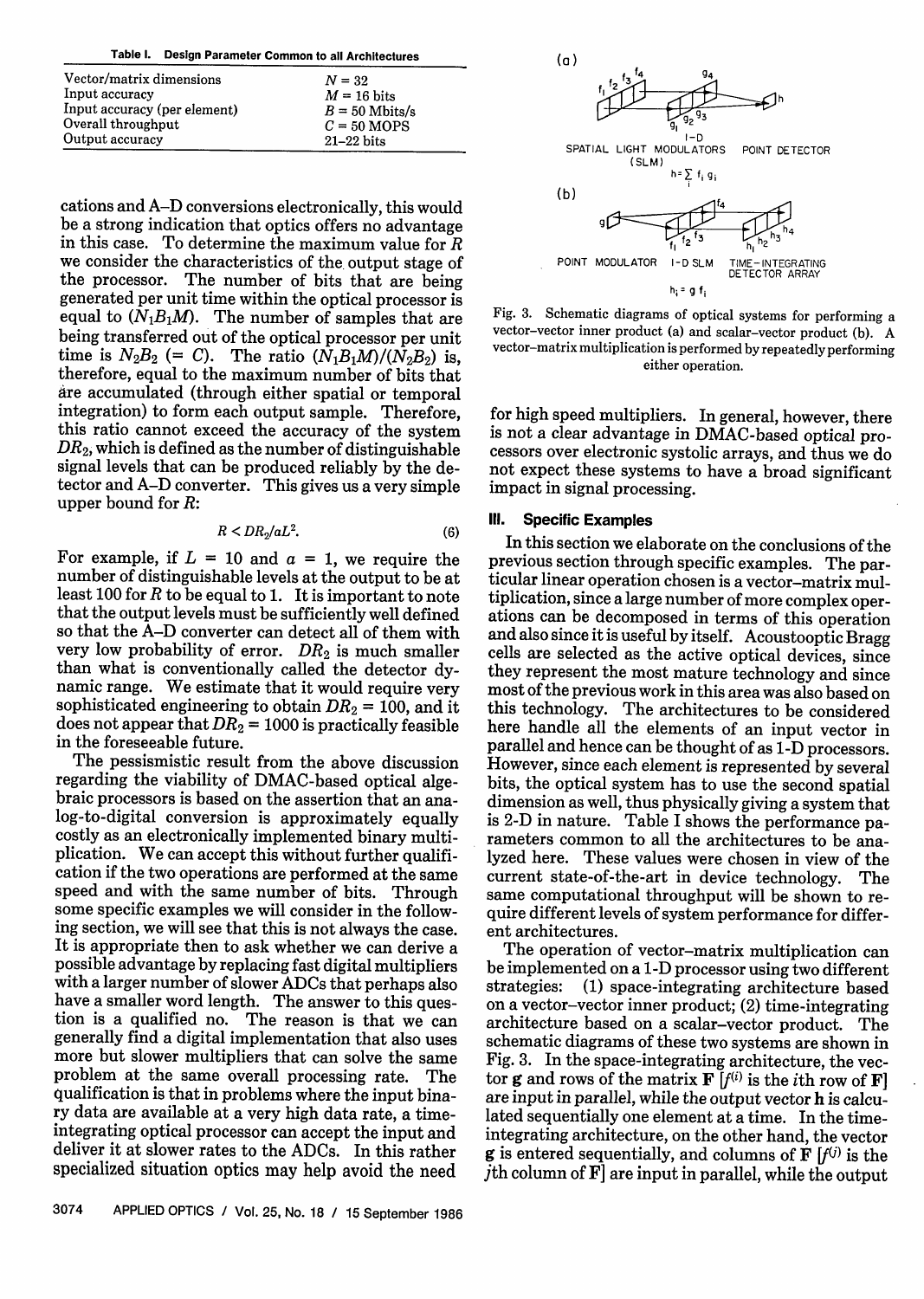



Fig. 4. Two ways of performing digital multiplication via linear analog optical systems: (a) space-integrating convolver; (b) timeintegrating convolver.

vector h is accumulated in parallel in the time-integrating detector array.

The convolution operation needed to implement the digital multiplication can similarly be performed using space integration or time integration. The schematic diagrams of these two systems are shown in Fig. 4. It should be noted that one of the binary sequences has to be reversed with respect to the other in the timeintegrating convolver.

The two choices each for the matrix operation and the digital multiplication can be combined to produce four architectures for high accuracy vector-matrix multiplication. These are

- (1) inner product/space-integrating convolution;
- (2) scalar-vector product/time-integrating convolution;
- (3) inner product/time-integrating convolution;
- (4) scalar-vector product/space-integrating convolution.

Figures 5-8 depict these four processors. The multitransducer acoustooptic Bragg cells shown in the figures are assumed to have thirty-two parallel channels (the size of the vector) with a time-bandwidth product of  $(2L - 1)$ , where *L* is the number of bits (sixteen in this case). The requirements for the active devices in these four systems are widely different. Although all the active devices need to be considered for a complete system design, we will concentrate on the complexity of the postprocessing electronics and the analog accuracy of the optical processor since we have already established that this part of the processor is the most crucial in determining the practicality of the system. Table II contains a list of the relevant parameters for all the processor architectures. In what follows, we discuss each system briefly and explain the origin of the parameter values obtained in each case.

(1) Inner product/space-integrating convolution: In this architecture (Fig. 5) space integration is used for the summation of the vector elements and for the convolution. The output vector h is thus produced in a bit as well as element sequentially fashion. Since each analog bit of each element of h involves summa-



Fig. 5. Schematic diagram of a system employing a vector-vector inner product with space-integrating convolution.



Fig. 6. Schematic diagram of a system employing a scalar-vector product with time-integrating convolution.



Fig. 7. Schematic diagram of a system employing a vector-vector inner product with time-integrating convolution.



Fig. 8. Schematic diagram of a system employing a scalar-vector product with space-integrating convolution.

**Table II. Parameters for Processor Architectures**

| Architectures                     |                                  | п                                | ш                                | IV                                                       |
|-----------------------------------|----------------------------------|----------------------------------|----------------------------------|----------------------------------------------------------|
| No. of<br>detectors/<br>$A-D$     | 1                                | 1024                             | 31                               | 32                                                       |
| Bandwidth<br>per channel          | $50 \text{ MHz}$                 | $50 \mathrm{~kHz}$               | 1.5 MHz                          | 50 MHz                                                   |
| Accuracy<br>per channel           | 9 hits                           | 9 bits                           | 9 bits                           | 4 hits                                                   |
| Additional<br>postpro-<br>cessing | Shift-add<br>$(32 \text{ bits})$ | Shift-add<br>$(32 \text{ bits})$ | Shift-add<br>$(32 \text{ bits})$ | Shift-add<br>$+$ accum-<br>ulator<br>$(32 \text{ bits})$ |

tion over sixteen bits of the input vector element as well as summation of thirty-two elements of the input vector, the single detector and ADC will be required to resolve 512 levels (or nine bits). A new bit is calculated at the output for every clock cycle of the input device,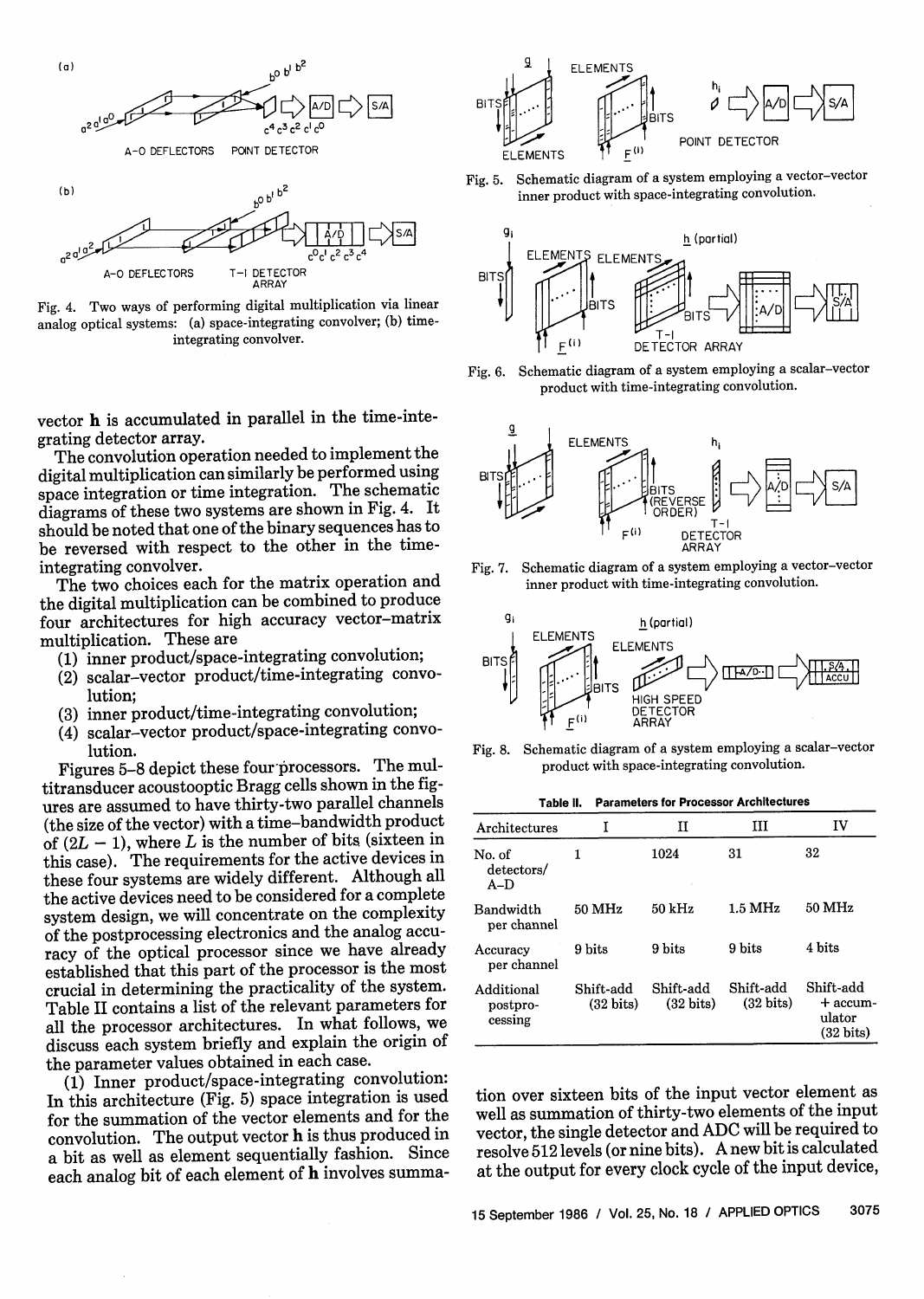and hence the detector and ADC bandwidth will be 50 MHz.

(2) Scalar-vector product/time-integrating convolution: In this architecture (Fig. 6) time integration is used for the vector-element summation and the convolution. The output vector **h** is thus produced in a bit-<br>and element-parallel fashion at the end of the integration period. The number of levels to be resolved by the individual detector element and the ADC associated with it still remains at 512, since that is totally determined by the size of the problem and is independent of the method (space or time integration) used to produce the final answer. Since all the bits of all the elements of the vector h are accumulated in parallel a 32 X 31 2-D time-integrating detector array is needed in the output with an ADC associated with each detector element. The bandwidth per channel is now reduced to  $\sim$ 50 kHz.

(3) Inner product/time-integrating convolution: In this architecture, space integration is used for the vector index summation, and time integration is used<br>for the convolution. The output vector **h** is thus produced in a bit parallel and element sequential fashion. Each element of  $h$  is fully calculated (all bits accumulated in parallel) after all the bits of a row of matrix are input to the processor, i.e., after thirty-one clock cycles of the input devices. The 1-D time-integrating detector array and associated ADC containing thirty-one  $\sim$ 1.6 MHz. The number of levels to be resolved still remains at 512.

(4) Scalar-vector product/space-integrating convolution: In this architecture, time integration is used for convolution. The output vector **h** is thus produced in bit sequential and element parallel fashion. The optical system is not utilized in performing the time integration for the vector-index summation. That task is delegated to thirty-two digital accumulators (one for each element of the output vector h). Since the output of one channel of the acoustooptic space- integrating convolver corresponds to an analog bit stream representing one element of the scalar-vector product  $[g_i \mathbf{f}^{(i)}]$ , it will have only sixteen resolvable levels (4 bits). Hence the 1-D high bandwidth detector array and associated A-D array will need to resolve is produced for each new bit in the input, the bandwidth per channel will be 50 MHz. A shift-and-add duce the time binary representation for each element of the scalar-velocity product. The binary words resulting from successive scalar-velocity products will then be added in an accumulator array, which will have to be 32 bits wide and operate at  $\sim$ 1.6 MHz.

These four examples serve to illustrate the different trade-offs among the bandwidth, number of channels, and levels per channel associated with the postpro- cessing electronics including the detectors. The product of these three parameters is invariant among these four architectures and equal to 2.56  $\times$  10<sup>10</sup> levels/s.

This is also equal to the total input data rate for the processor (32-element vector, 16 bits/elements, 50- MHz bit rate/channel), which is to be expected since the vector-matrix multiplication is a linear transformation and does not involve any data reducing opera- tions. The first three architectures demonstrate a trade-off between the bandwidth and number of chanchannel constant. The fourth architecture reduces the number of levels per channel at the expense of increasing the number of channels and the bandwidth resolved by a detector is limited by the analog accuracy of the optical processor, this may seem to provide the best solution. A close examination reveals, however, that this trade-off is only achieved by performing the accumulation digitally, thus reducing the computation performed by the optical system. Thus the last architecture, although most practical, will suffer when compared with an all electronic architecture.

There are numerous other variations on these architectures for high accuracy optical processors that involve using outer products for digital multiplication<sup>23</sup> or using systolic or engagement architectures for vector-matrix multiplications. They will affect the device requirements and data-flow characteristics of the concerning the required sophistication for the postde-<br>tection electronics.

The conclusion of this study of four specific architectures is that the number of levels per second that the optical processor needs to generate and the electronic postprocessor needs to handle is totally fixed by the computational throughput of the system. Thus the only way of achieving a very high throughput is to have a very high performance electronic postprocessor and a very high accuracy analog optical system. Both of these requirements negate the basic goal of employ- ing digital encoding to build a high-throughput, highaccuracy optical processor that is far superior to an all-<br>electronic implementation. Another secondary conclusion is that the only way of reducing the requirements on the analog accuracy of the optical system is to reduce the amount of computations performed by it (multiplication without the summation).

# **IV. Conclusion**

It is quite apparent from the previous discussion<br>that the use of linear analog optical processors in processing digitally encoded data leads to unacceptable requirements on the analog accuracy of the optical system and on the complexity and performance of the electronic postprocessor. As with other situations in life, a difficult task that cannot be avoided all together becomes progressively more difficult when it is post-<br>poned further. The nonmonotonic nonlinear opera-<br>tions are an integral part of processing digitally en-<br>coded data. The more operations one performs without this step, the more difficult the nonlinear operations become. On the other hand, if the electronic nonlinear operation is performed frequently, the role